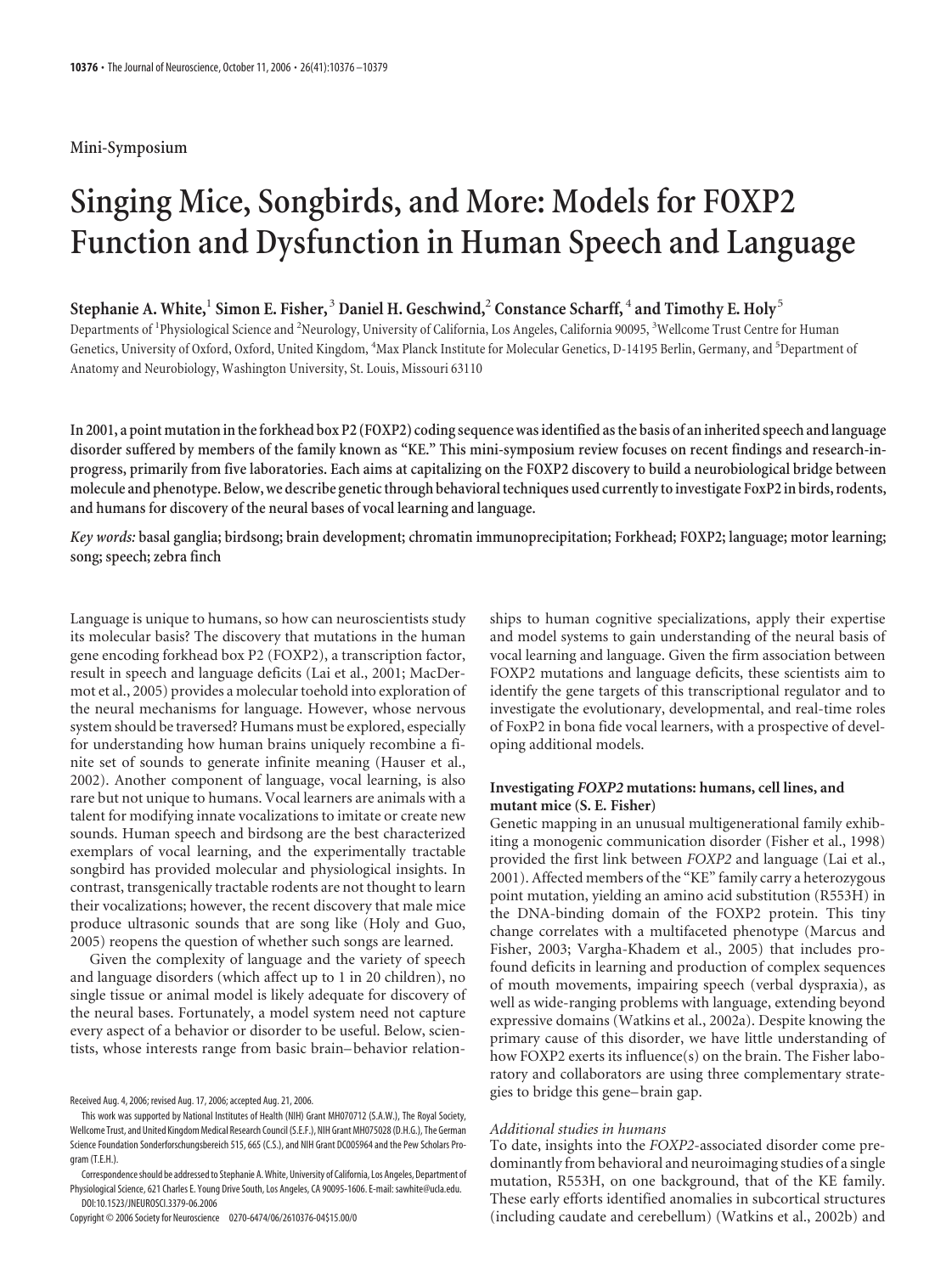abnormal patterns of cortical activation during language-based tasks (Liegeois et al., 2003). To more fully reveal complex genotype–phenotype relationships, we screened the entire coding region of *FOXP2* in 49 probands diagnosed with verbal dyspraxia. We found a novel nonsense mutation (R328X) that truncates the protein and segregates with disorder in relatives of the proband (MacDermot et al., 2005). Detailed phenotypic studies of the family are underway. We and others are also studying cases of chromosomal rearrangement involving the *FOXP2* locus. These include translocations (Lai et al., 2001; Shriberg et al., 2006) as well as deletions that involve multiple genes (Liegeois et al., 2001; Zeesman et al., 2006).

### *Cell lines*

Given the ethical and practical limitations to human studies, analyses of FOXP2 function using human neuron-like cells grown in the laboratory, although potentially "reductionist," can be highly informative. Such systems enabled us to assess disturbances in subcellular localization, DNA binding, and transactivation properties associated with the R553H and R328X mutations (Vernes et al., 2006). Moreover, *in vitro* models can be used to identify other elements in FOXP2-related pathways. For example, the Fisher laboratory and that of D. H. Geschwind have each used chromatin immunoprecipitation to isolate fragments of DNA that are directly bound by FOXP2 protein in living neurons, allowing us to successfully isolate downstream targets (see below, section by D. H. Geschwind).

### *Mouse models*

Orthologs of FOXP2 are highly conserved across distant vertebrates in both coding sequence and CNS expression (Lai et al., 2003; Haesler et al., 2004; Teramitsu et al., 2004; Bonkowsky and Chien, 2005). Expression patterns suggest that FOXP2 in a common vertebrate ancestor may have influenced the emergence of circuits involved in sensory processing, sensorimotor integration, and control of skilled coordinated movements (Scharff and Haesler, 2005; Fisher and Marcus, 2006). Mice are highly effective systems for genetic manipulation, and we produced an allelic series of mice that carry *Foxp2* point mutations identical to those producing language disorders in humans. These models are important for studying etiological pathways at multiple levels (molecular, cellular, morphological, developmental, electrophysiological, and behavioral). Furthermore, although songbirds presently represent the model of choice for uncovering mechanisms involved in vocal learning (see below, sections by S. A. White and C. Scharff), mice still offer perspectives about the roles of genes in vocalizations. For example, a recent study by another group (Shu et al., 2005) reported that ablation of *Foxp2* in their targeted knock-out correlated with a reduction in the number of isolation calls made by mouse pups when removed from their mother, although no abnormalities in call structure were noted. Accordingly, we are in the midst of performing detailed analyses of the vocalizations in our *Foxp2* mutant lines. Intriguingly, Holy and Guo (2005) have discovered that vocalizations of adult male mice are more complex than previously appreciated and share characteristics of birdsong (see below, section by T. E. Holy). Whether or not such vocalizations are learned, it will be interesting to determine whether/how *Foxp2* mutations affect the properties of these "mouse songs."

# **Investigating FOXP2 function in cognition: genomic screening for FOXP2 targets in humans (D. H. Geschwind)**

Evidence from many sources demonstrates a strong but complex genetic component for language that consists of many loci and

interacts with environmental factors (Fisher et al., 2003). Although rare, monogenic disorders of speech and language, such as those caused by FOXP2 mutation, provide a unique window through which to study the biological basis of speech and language in health and disease. Thus, one of the goals of the Geschwind laboratory is to identify downstream targets of FOXP2 that may be relevant to human brain development, so as to learn more about the molecular events driving this complex process. Development of regional identity in the mammalian telencephalon occurs over a protracted period and is modifiable until the middle to late stages of neurogenesis and migration (in humans, 10-25 weeks gestation) (Barbe and Levitt, 1995; McConnell, 1995; Rakic, 1995; Fishell, 1997; Nothias et al., 1998; Rakic and Lombroso, 1998; Rubenstein and Beachy, 1998). This is thus a critical time to identify and study gene products involved in the development of human higher functions such as speech and language (Geschwind and Miller, 2001; Geschwind et al., 2002; Sun et al., 2005), including the effects of FOXP2 on the basal ganglia and cortex.

The Geschwind laboratory has developed a staged genomic screening approach using chromatin immunoprecipitation coupled to microarray analysis (ChIP–Chip) to identify potential neural targets of human FOXP2, both *in vitro* and *in vivo*. ChIP– Chip enables the genome-wide study of direct interactions between a protein and the chromosomal sites to which it binds, in the context of the normal chromatin structure of living tissue (Ren et al., 2000; Ren and Dynlacht, 2004). Briefly, cells or tissues are treated with a crosslinking agent, and then an antibody recognizing the protein of interest is used to selectively immunoprecipitate protein–DNA complexes. After reversing crosslinks, the recovered DNA is hybridized to arrays containing DNA from thousands of human genes, allowing systematic identification of transcription factor binding sites. For these experiments, we made high-affinity, specific polyclonal antibodies based on unique C-terminal regions of FOXP2. *In vitro*, ChIP exploited SH-SY5Y human neuroblastoma cells, after induction of FOXP2 expression via BDNF/retinoic acid treatment, whereas *in vivo*, ChIP involved material from human basal ganglia and inferior frontal cortex at midgestation. In each case, experiments were performed in triplicate, and the DNA that was pulled down was hybridized to microarrays containing  $\sim$  700 bp of the promoter regions and 300 bp from the intronic regions of  $~6000$  human genes (Aviva Systems Biology Corporation, San Diego, CA). Target sequences are found in genes from a variety of gene ontology categories, including those involved in neural development.

ChIP–Chip can identify regions of transcription factor binding at high specificity (Ren et al., 2000; Ren and Dynlacht, 2004; Kim et al., 2005). However, it does not determine whether binding has a functional effect on the putative target gene or whether binding results in transcriptional repression or activation. In the last stage of this genomic screening experiment, we used small interfering RNA and overexpression *in vitro* to demonstrate functional effects of FOXP2 binding on target genes suggested by ChIP–Chip. The function and expression of these genes vis-a`-vis the development of circuits involved in speech and language and disorders disrupting them (e.g., autism; specific language impairment) are now important avenues of our research.

### **Dynamic regulation of** *FoxP2* **during singing (S. A. White)**

The corticostriatal abnormalities that accompany verbal dyspraxia in humans bearing *FOXP2* mutations implicate FOXP2 in the ontogenesis of neural circuitry involved in speech and language. Accordingly, the powerful strategies outlined above use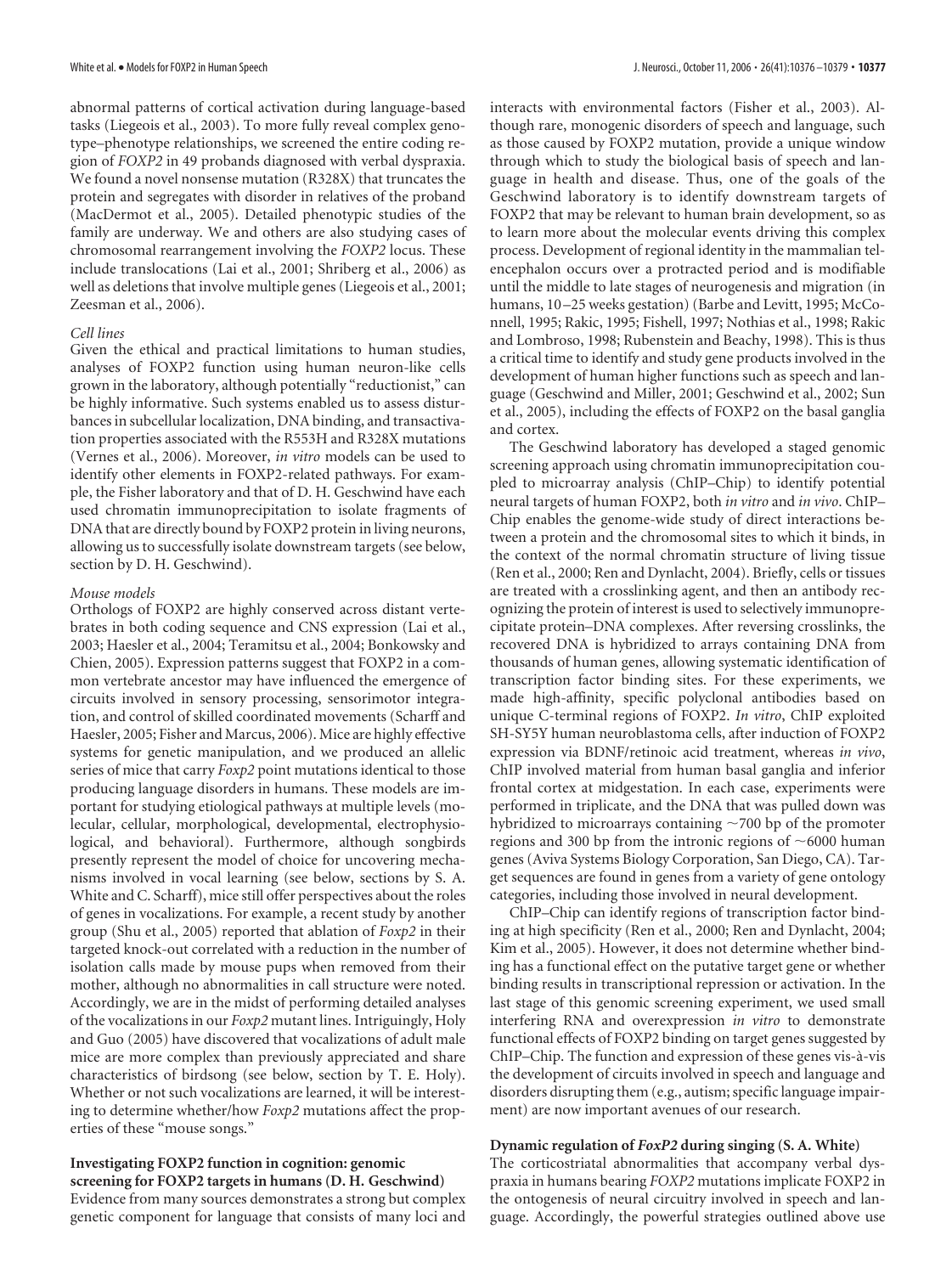FOXP2 as a molecular entry point toward understanding how the brain develops this capacity. The White laboratory and that of C. Scharff (see below, section by C. Scharff) have used songbirds as behaviorally relevant and physiologically accessible models to determine whether FOXP2 additionally functions during vocal learning and in adulthood (Scharff and White, 2004). To address the question of a real-time role during vocalization, the White laboratory has examined *FoxP2* mRNA expression in zebra finches, a songbird species in which males sing stable, unchanging songs to court females. Any alteration in *FoxP2* within the song control regions of adult singers would thus reflect real-time changes rather than the developmental or seasonal ones, discussed below.

Male zebra finches offer another potential insight to a behavioral role of FoxP2 because they display two basic types of singing: "directed" singing is when a male performs to a female; "undirected" singing is when a male practices alone or sings in the presence of, but not toward, conspecifics (Zann, 1996). These acoustically similar yet socially distinct vocal behaviors allowed us to address whether any mature function of FoxP2 is purely motor or also contingent on social context (Jarvis et al., 1998).

We found that *FoxP2* mRNA declines rapidly and specifically within the striatal song control region Area X when males sing but is stable in nonsinging birds. Furthermore, this decline occurs when males practice alone but not when they perform to females (Teramitsu and White, 2006). This real-time regulation of *FoxP2* during vocalization, dependent on social context, suggests that FoxP2 functions beyond development and beyond pure motor control. Obtained from a humble grass finch, these data nonetheless support the conclusion that human *FOXP2* mutations entail more than motor deficits (Watkins et al., 2002a) and suggest, by analogy, postdevelopmental roles for FOXP2 in human speech.

# **FoxP2 in brain evolution, development, and vocal learning: more perspectives from the birds (C. Scharff)**

*FOXP2* has undergone recent positive selection in human history (Enard et al., 2002; Zhang et al., 2002). Given the established finding that *FOXP2* mutations lead to speech and language disorders, it is tempting to speculate that the adaptive evolution of human *FOXP2* may have related to the emergence of modern speech capacities (Enard et al., 2002; Zhang et al., 2002). Among birds, however, there is no evidence that Darwinian selection of changes in the FoxP2 protein sequence contributed to vocal learning in some, but not other, avian species (Webb and Zhang, 2005). Given this evolutionary difference, can findings from songbirds really be relevant to the role of FOXP2 in human speech? Perhaps. To begin, despite some differences, the FoxP2 protein of songbirds is astonishingly similar to mammalian FoxP2: for example, the zebra finch and human sequences share 100% identity within the DNA-binding domain (Haesler et al., 2004; Teramitsu et al., 2004). A strong conservation like this often indicates shared function. Furthermore, the FoxP2 expression pattern in the brain of many birds that learn their songs by imitation is very similar to that of rodents and humans, including expression within the same cell types, such as striatal medium spiny neurons (Scharff and Haesler, 2005). FoxP2 is expressed early in the embryo and remains "on" in some regions into adulthood. What does this have to do with speech? It suggests that FoxP2 is necessary to allow brain regions involved in vocal behavior to develop properly during embryonic life (see above, sections by S. E. Fisher and D. H. Geschwind). If so, does it fulfill a related, or a different, role later in life, after the brain has finished its "construction phase"?

To address the latter question, the Scharff laboratory examined *FoxP2* mRNA expression in young male zebra finches. We found that, when the birds are in full swing of learning to sing, there is more *FoxP2*, bilaterally in Area X (Haesler et al., 2004), the striatal region known to be vital for song learning (Sohrabji et al., 1990; Scharff and Nottebohm, 1991). This finding suggests that FoxP2 might be directly involved in the learning, but perhaps this is just coincidence. However, adult canaries also have higher *FoxP2* expression in Area X exactly during those months of the year when they remodel their song after having previously sung very stable song to woo females (Haesler et al., 2004). Coincidence again? To find out whether FoxP2 is required for song behavior, we need to get rid of it, at the right time, in the right place. Because knock-out technology is not yet available for songbirds, we use RNA interference to downregulate *FoxP2* in Area X. These studies, still ongoing, should soon provide answers to the following questions. Can zebra finches still sing normal song after growing up with less FoxP2 in Area X than normally present? Even more interestingly, will they still copy the song of an adult male tutor? By selecting an animal model (here, a songbird) that exhibits key aspects of the behaviors affected in humans with *FOXP2* mutations (here, vocal learning), the potential for observing the effects of functional intervention can be realized.

### **Analyzing the ultrasonic songs of male mice (T. E. Holy)**

Although the most widely appreciated vocalizations of mice are audible, it has been known for several decades that mice and other rodents also vocalize at ultrasonic frequencies. In the Holy laboratory, we recorded and analyzed the vocalizations of a sizable population of adult males. When the recordings were computationally shifted into the range of human hearing, these vocalizations were found to be subjectively reminiscent of bird songs.

To objectively determine the extent of similarity with bird songs, individual syllables were analyzed quantitatively (Holy and Guo, 2005). Mouse syllables can be classified into distinct types, with several different approaches yielding consistent classifications. These vocalizations are also structured in time. During a bout of vocalization, syllable types are arranged in nonrandom order, with the most obvious characteristic being that particular types tend to be repeated several times before a new syllable type is uttered. Finally, individual mice show reproducible biases in terms of their syllable type usage and degree of repetitiveness, traits that reliably distinguish them from other males. Consequently, these vocalizations have many of the characteristics that have been described for birdsong.

Recently, we further examined the stimulus triggers for these songs. Previous work has shown that males vocalize in the presence of females and also when they encounter mouse pheromones, chemosensory cues detected by the olfactory system. We examined whether the songs uttered in the presence of male cues are different from those triggered by female cues. We find that the songs differ greatly in terms of degree (with far more singing triggered by female than by male cues) but do not find any consistent difference in the character of the songs. Together, these discoveries increase the attractiveness of mice as model systems for study of vocalizations (see above, section by S. E. Fisher).

### **Conclusion**

The first report of *FOXP2* as a monogenetic locus of a speech and language disorder has enabled great strides in the design and execution of experiments that bring us closer to understanding the biological basis of vocal learning and language. These reflect